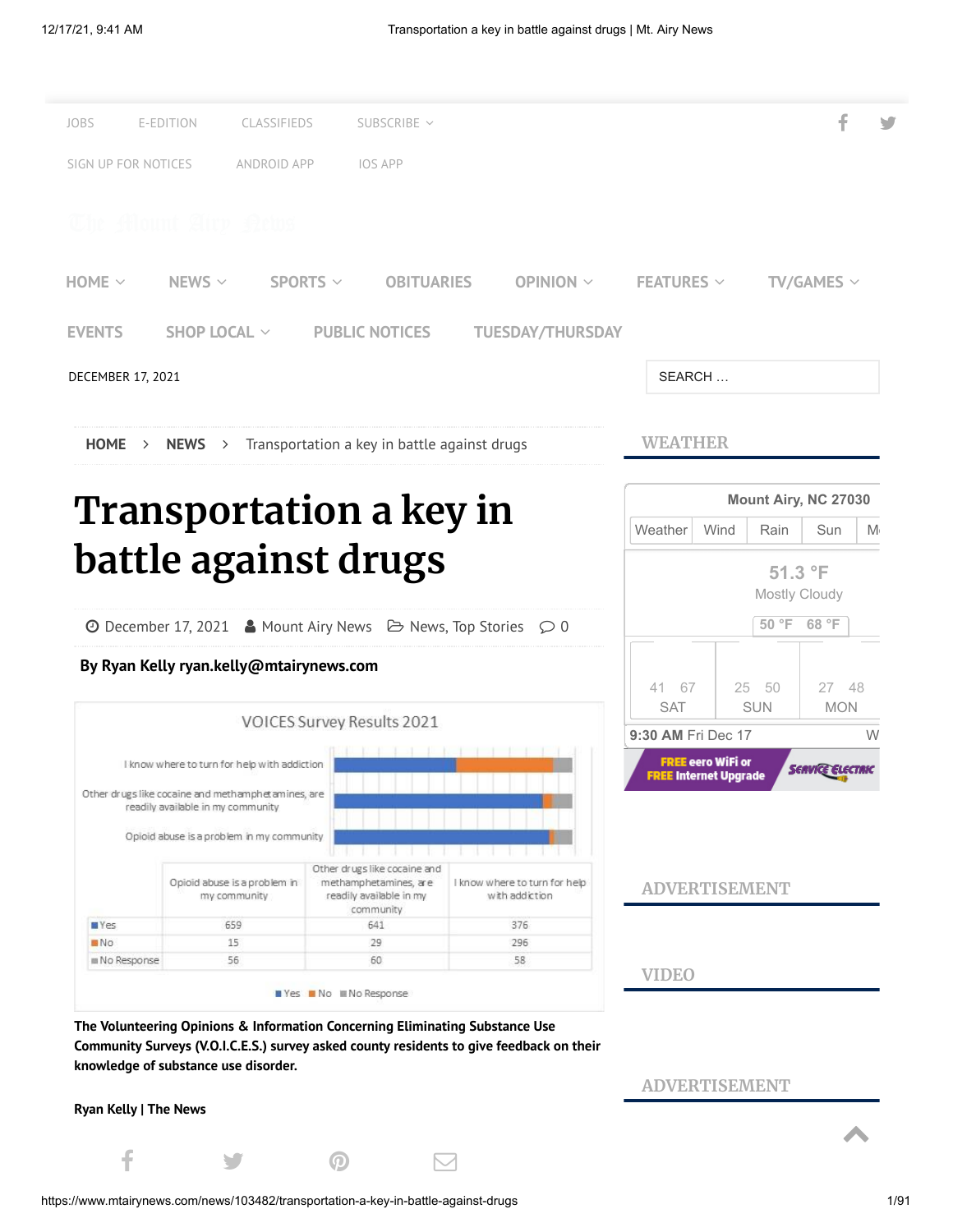

Mark Willis, county opioid response director, speaks to the county commissioners in January.

12/17/21, 9:41 AM Transportation a key in battle against drugs | Mt. Airy News

Access to services can be a common complaint of marginalized groups and their grievances sometimes require legal action to bring about change. Some situations though cannot wait and require an innovative approach to solve an ongoing problem.

When it came to accessing care for those battling substance use disorder in Surry County, a large obstacle was getting the patients to the care they needed. A transportation initiative was launched in May that was funded by the county as well as grants called 'Ride the Road to Recovery.' The funding allowed the team to hire staff

and purchase vehicles to be used to take the patients to their treatment.

"A lot of substance use disorder patients don't have adequate transportation to get to the treatment that's mainly in cities in Surry County, so we're going to them to provide that for them," said Nathan Walls of the county manager's office.

The number of requests for rides since the program's inception has already climbed at a rate that shows how needed this transportation service is and appreciated it may be going forward. The report from the county said: "Requests rose from 31 in June to 122 in October, climbing each month.

"Between July and August, numbers almost doubled from 41 to 79. Starting in May, trips increased from 13 to 55 in June, to 129 in July, to 145 in August, to 195 in September and to 256 in October. That represents an overall increase of over 1,869% ridership."

That growth means this program needs help in the form of volunteer drivers. A newly initiated volunteer driver program called T.I.R.E.S. (Together Ideal Results Emerge Successfully) seeks volunteers who will operate program vehicles and transport residents to needed services.

This novel approach to get the patients to the care they need by using volunteer drivers may be on the vanguard. It is thought to be the only program of its kind in North Carolina, with no other documentation in the state of "other local governments primarily providing transportation services to substance use patients."

**ADVERTISEMENT**



**If Democrats lose majority control of the House in the 2022 midterms, do you expect that the Congressional investigations into various individuals from the Trump Administration will come to a halt?**

 $\ddot{\cdot}$ 

| Yes, I expect so      |
|-----------------------|
| Maybe, I'm not sure   |
| No, I don't expect so |
| Other / No opinion    |
|                       |

## **RECIPE OF THE DAY**

https://www.mtairynews.com/news/103482/transportation-a-key-in-battle-against-drugs 2/91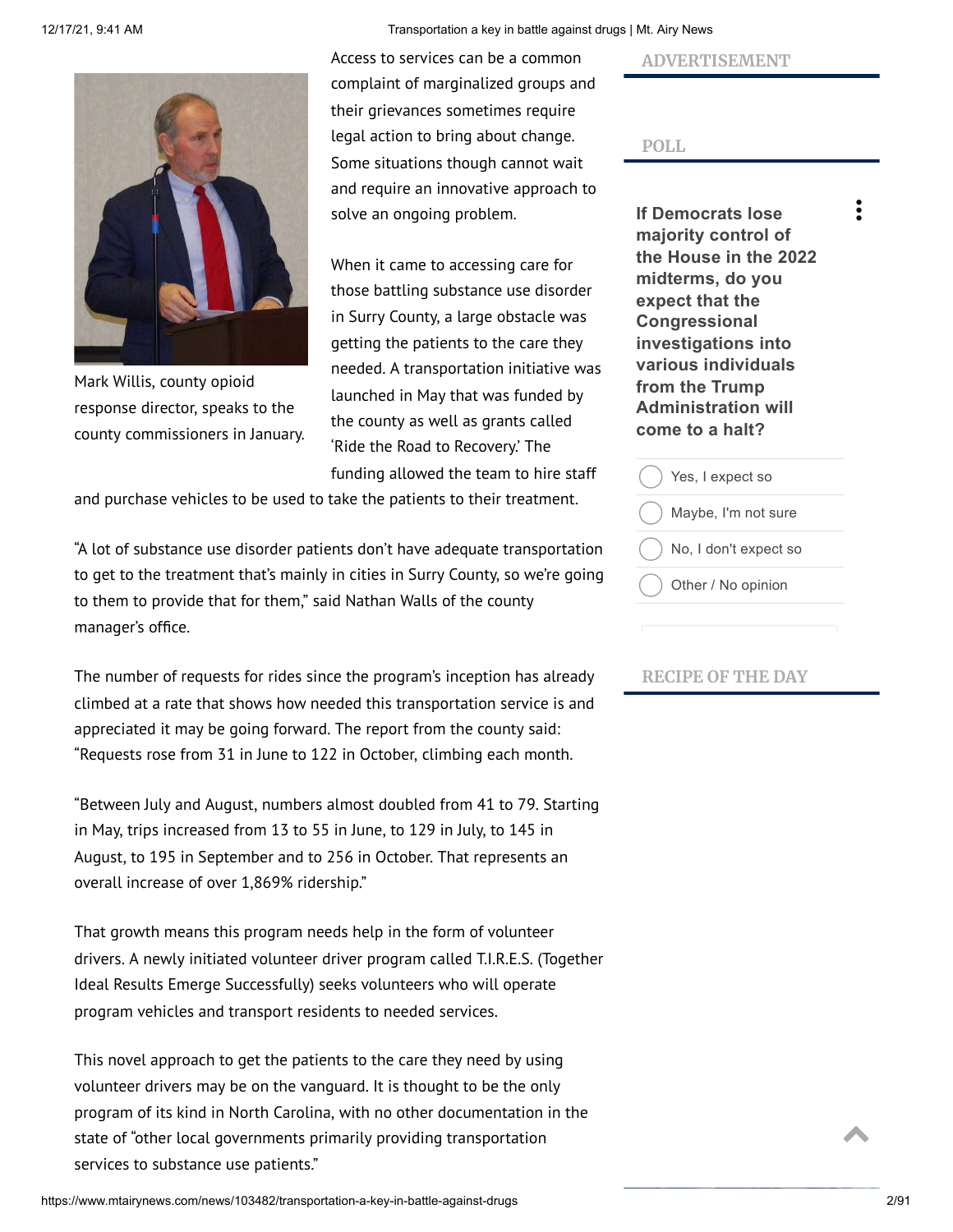## 12/17/21, 9:41 AM Transportation a key in battle against drugs | Mt. Airy News

Getting those in need to their treatment is just part of the goal for Ride the Road to Recovery. Beyond those important rides to treatment, "also rides to medical, probation, court, TASC, Vocational Rehabilitation and NC Works appointments, because they have no other means to get there," said Mark Willis, the director of the county's Substance Abuse Recovery Department.

"If we are truly helping people get on the road to recovery, the only way we can do that is to connect county residents to their other needs, as well. Thanks to this big picture view of recovery, and our marketing efforts, we've seen a rise in riders."

The TIRES initiative is just launching and as transportation coordinator Deborah Giep said, it gives the residents of Surry County a chance to connect with and help their neighbors in need.

COVID-19 fears, she said, could play in to concerns people may have in participating but the county is helping with those personal safety supplies for riders and drivers. "We supply safety gear; every rider is provided with a mask if they do not have one."

Early this year, the Surry County Office of Substance Abuse Recovery asked for the public to participate in a survey on their experiences and perceptions of substance use disorder and those battling the disease. Seven hundred and thirty V.O.I.C.E.S. (Volunteering Opinions & Information Concerning Eliminating Substance Use Community Surveys) were collected from Feb. 8 to April 14. With participation across demographic groups, and more than 200 additional write-in answers from the public, it provided a snapshot of this community's understanding and perceptions of the problem.

What was found from those 730 surveys was that there is wide knowledge of an ongoing substance use problem in this area, and an equally alarming number of participants said finding drugs in their community was easy.

Of 677 responses to the question "Do You Know of a Local Family Who Has Been Negatively Impacted by Opioid Use?" 588 said yes, they know of such a family, which is 87% of respondents.

"Do You Think Your Community Has an Opioid Addiction Problem?" 97.8% answered yes.

When asking if "Illicit Opioids, Including Illicit Prescription Medication and Drugs like Heroin, are Readily Available in my Community" 94.1% replied they felt these were easily found.



**Soft [Christmas](https://www.justapinch.com/recipes/dessert/cookies/soft-christmas-sugar-cookies.html?utm_source=Adams+Publishing+TN%2C+NC%2C+VA+%28TRX%29&utm_medium=curatorcrowd&utm_campaign=RTDX&utm_content=https%3A%2F%2Fwww.mtairynews.com%2F) Sugar Cookies**

## **ADVERTISEMENT**